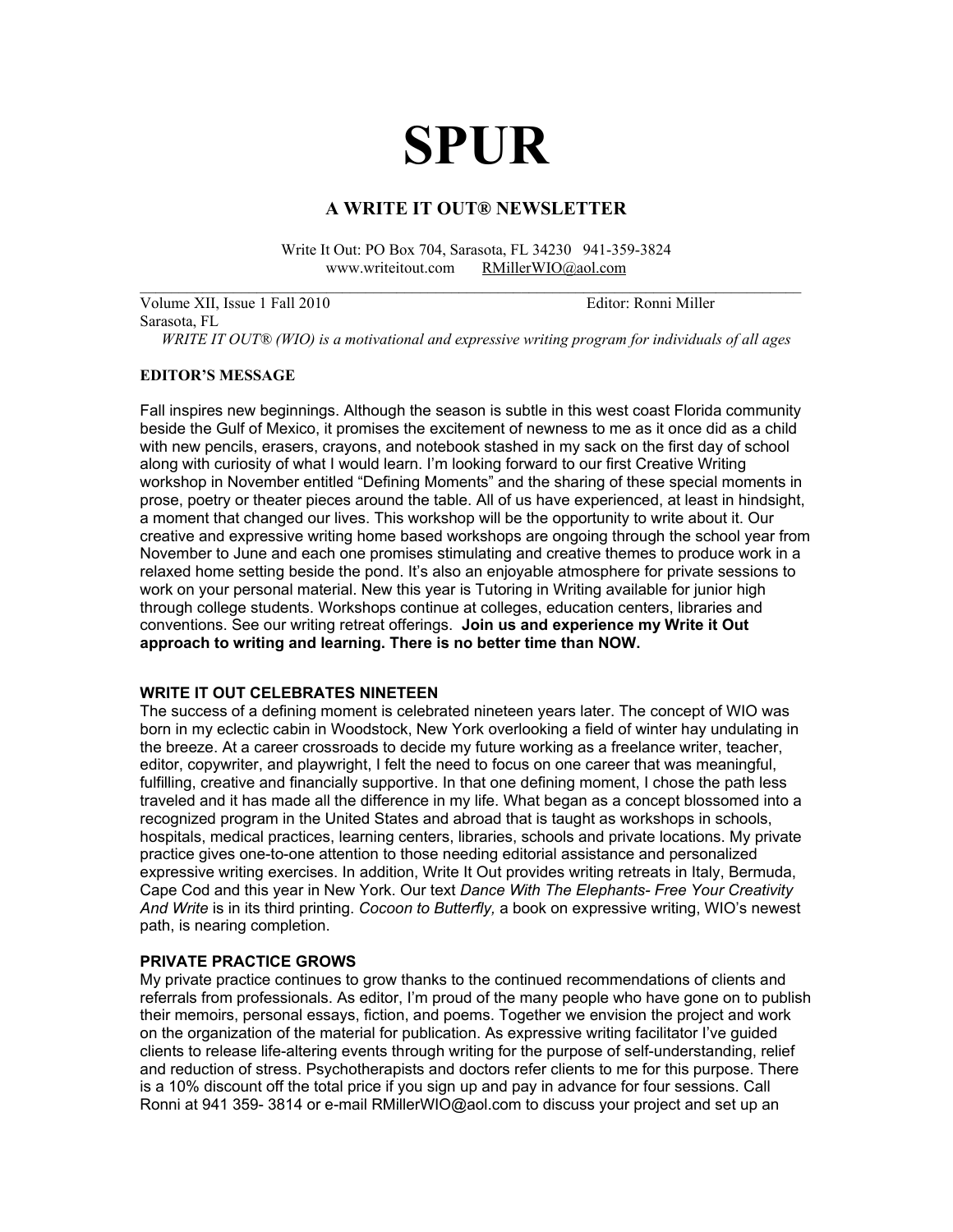appointment.

#### **TUTORING IN WRITING**

Students gain writing skills from a sensitive, understanding and experienced teacher who individualizes the approach to private tutoring. Middle, high school and college students benefit from my expertise as writer, editor and educator who is a graduate of Boston University, former classroom teacher of English and writing, current professional writer, editor, copywriter, playwright, as well as Director, Founder and Curriculum Developer of the WIO program. There is a 10% discount off the total price if you sign up and pay in advance for four sessions. Call Ronni at 941 359- 3814 or e-mail RMillerWIO@aol.com to discuss your needs and set up an appointment.

### **HOME-BASED WORKSHOPS CONTINUE IN SARASOTA, FL**

Write at home. Mine. Our ongoing five-week WIO home-based workshops stimulate your imagination and encourage your expression of feelings, memories and experiences in both Creative and Expressive Writing. Relax and join us around the table in a home setting for handson writing exercises and sharing of your prose, poetry, theater and journal pieces. Students have said that the "workshops are so much fun", "have helped search deeper within myself", and are a "safe place to share stories". See the "Workshop Schedule 2010-2011 for details and other offerings. Long distance learning can also be designed for your particular needs. Contact Ronni at RMillerWIO@aol.com for more information. See our other workshop offerings at colleges, an education center and regional library under "Workshop Schedule".

#### **WRITE IT OUT PERKS**

Register early and pay in advance for a five-week **home-based WIO workshop** and save \$5.00. Bring a friend who signs up for a home-based workshop in Sarasota, FL and save \$10.00 off your five-week tuition. Early birds who sign up and pay for a five-week

workshop in advance of the first class are entitled to one free private session.

#### **MOTIVATIONAL SPEAKER**

There are still openings in 2011 to book a WIO "WRITE YOUR STORY", a motivational lecture or mini workshop on the benefits of expressive writing for personal growth. Simple, valuable techniques from the WIO program are described and illustrated. Ronni Miller, presenter, is a former actress turned writer and entrepreneur. Past speaking engagements include Sarasota, Memorial Hospital, The National Association of Poetry Therapy, National Council Teachers of English. Rates are reasonable. Contact [RMillerWIO@aol.com](mailto:RMillerWIO@aol.com) or 941-359-3824.

#### **COME ALONG AND DANCE WITH THE ELEPHANTS**

*Dance With The Elephants-Free Your Creativity And Write* by Ronni Miller is in its third printing. Read essays on the writing life and work through exercises that are used in WIO workshops. The text is used with all WIO workshops and is available for \$15.00. See [www.writeitout.com](http://www.writeitout.com) for more information.

#### **NEW MARKET EXPANSION**

WIO has expanded into the health care market. The program continues to teach people how to use this simple yet powerful program for healthful purposes. I've offered workshops in hospitals and doctor's offices and in May of 2011, I'll present at the Psychodrama Training Institute of Chicago's  $69<sup>th</sup>$  annual conference and talk about the benefits of expressive writing for elders.

#### **WRITING RETREATS**

You deserve time for yourself. Write, relax, enjoy and create in special locations. Ideal for anyone seeking a comfortable, peaceful setting free from the pressures of life, who yearn for the luxury of personalized attention from a professional.

- •"Only For Romantics" June in Bermuda
- •"Viva Italia" July in Tuscany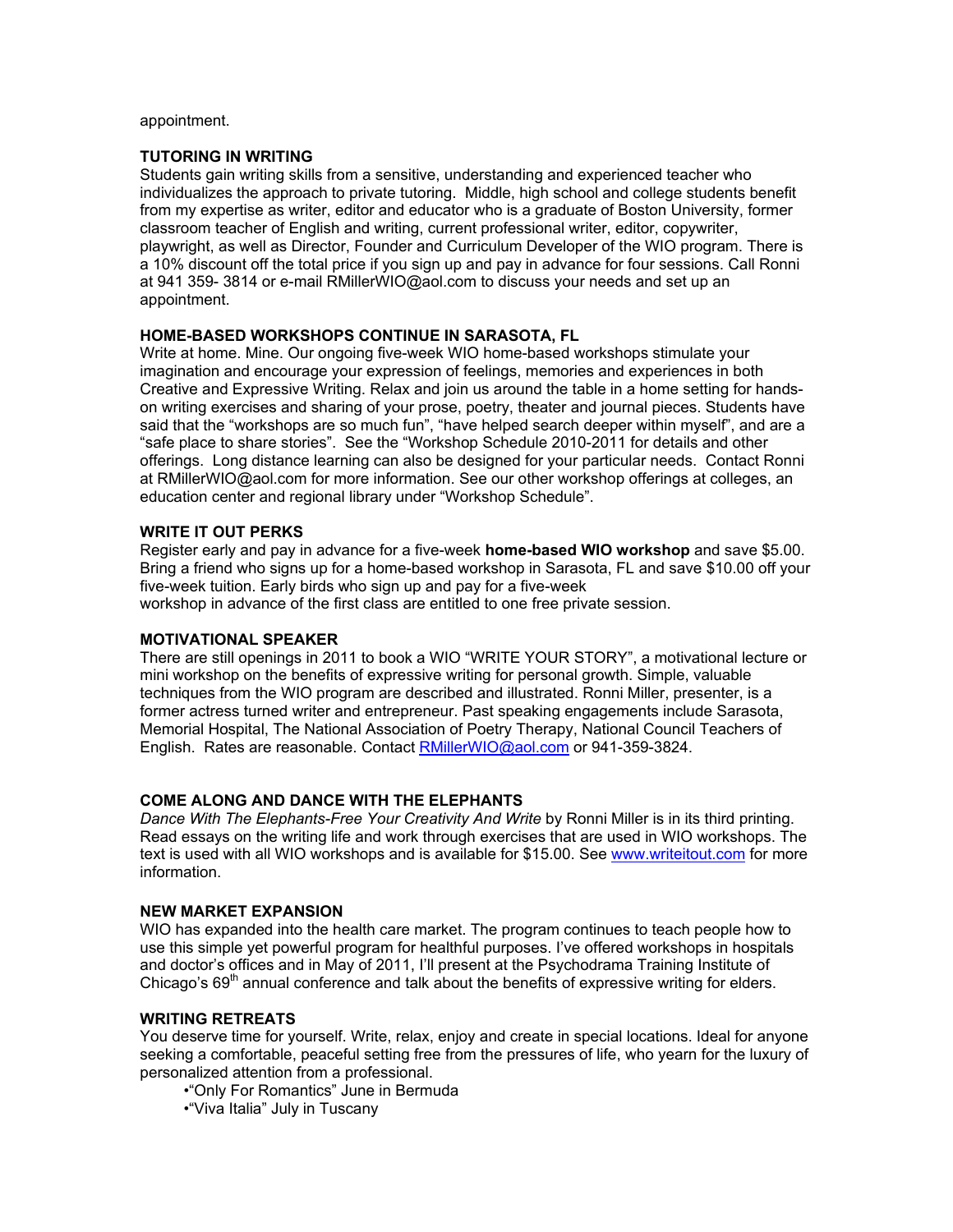- •"Something's Fishy" August in Wellfleet, Cape Cod
- •"Magic Mountains" September in Woodstock, NY

WIO Writing & Painting vacation workshops began in 1977 in Tuscany, Italy. Since then we have continued to offer summer workshops and retreats in Italy and elsewhere. Aware that life is often frenetic and solace is needed to create, WIO continues this year to offer you a few days of blissful time to write in romantic settings. Each retreat is held at a small hotel, Inn or home chosen for its graciousness and charm and facilitated by me. You are free to choose other accommodations in the area. Transportation, accommodations, food and sightseeing are extra. However, early registration and payment of tuition is required. If there are not enough registrants for a particular retreat (6 in Bermuda & Tuscany), tuition is refunded in full. Last minute cancellations are treated on an individual basis. Retreat offers are dependent on registration and could be canceled by March 1, 2010. \*\*\*\***The Woodstock, NY retreat offers one-day or hourly rates and can be booked a few weeks in advance.** 

See pictures and more information on the website [www.writeitout.com](http://www.writeitout.com) or contact [RMillerWIO@aol.com](mailto:RMillerWIO@aol.com) or 941-359-3824.

#### **SUNDAY SALONS**

Share your writing, art, music, acting in an intimate "at home" setting in Sarasota during the winter months. Invitations will be sent to interested participants.

## **CALL FOR SLICE OF LIFE READERS THEATER PIECES**

WIO students send your slice of life story, poem or theater pieces fact or fiction to be considered for our 2011 Spring Show in Sarasota. Pieces are **in the first person** of not more than **3 minute** spoken length. Include a 50-word bio for the program. Actors will read for those people unable to be present. Payment is in programs. If piece is accepted a suggested \$5.00 donation will be accepted for printing and production costs.

#### **WORKSHOP SCHEDULE FOR 2010-2011**

**(\* ongoing workshops through June of 2011)** 

**CREATIVE WRITING \*: Pinehurst Village, Sarasota, FL 1st term: Thurs. Nov. 11, 18 Dec. 2 9, 16, 2010- 1:30-4:00 PM 2nd term: Thurs. Jan. 6, 13, 21, 29, Feb. 10, 2011- 1:30-4:00 PM 3rd term: Thurs. Feb. 17, 24, March 3, 10, 17, 2011- 1:30-4:00 PM 4th term: Thurs. March 24, 31. April 7, 14, 21, 2011- 1:30-4:00 PM 5th term: Thurs. April 28, May 5, 12, 19, 26, 2011- 1:30-4:00 PM Tuition: \$270.00 or individual classes @\$60.00. Facilitator: Ronni Miller Registration: RMillerWIO@aol.com or 941-359-3824. A workshop to write fiction, creative non-fiction, poetry and theater pieces.** 

**EXPRESSIVE WRITING\*: Pinehurst Village, Sarasota, FL 1st term: Sat. Jan. 8, 15, 22, 29, Feb. 12, 2011 -10:30 AM-1:00 PM 2nd term: Sat. Feb. 19, 26, March 5, 12, 19, 2011-10:30AM-1:00 PM 3rd term Sat. April 2, 9, 16, 23, 30, 2011-10:30 AM-1:00 PM ? 4th term Sat. May 7, 14, 21, 28, & June 4, 2011- 10:30 AM-1:00 PM Tuition: \$270.00 or individual classes @ \$60.00. Facilitator: Ronni Miller Registation: [RMillerWIO@aol.com](mailto:RMillerWIO@aol.com) or 941-359-3824. A workshop to write journals, poetry, & prose for the purposes of personal growth and wellness.** 

**WRITE YOUR STORY State College of Florida, Lakewood Ranch Campus Wed. Oct. 13, 20, 27, Nov., 10, 17, 2010 6:00-8:00 PM Wed. Feb 9, 16, 23, March 2, 9, 11, 2011 6:00-8:00 PM Tuition: \$65**